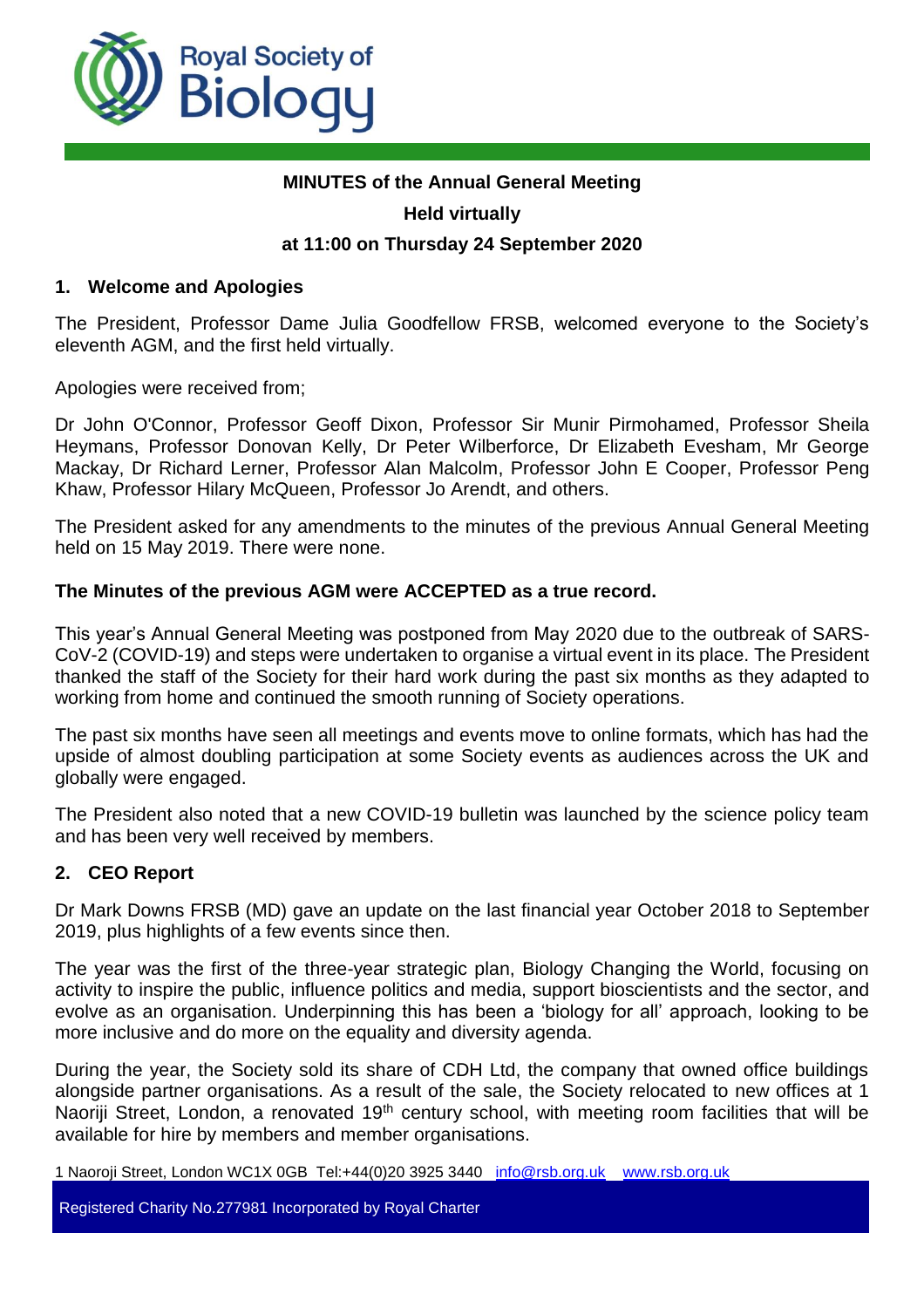

Membership remained a key activity and, after reaching a peak of over 18,000 members numbers, dropped slightly to 17,744 at July 2019. The drop in numbers is partly a result of pre-paid and student memberships that lapsed and weren't renewed. Across all grades, 42% of members are female and the Society is actively working to bring this number up to 50%. MD encouraged members to put forward their colleagues for membership, especially at Fellowship grade where women make up a smaller percentage. Overall membership retention is 83% and remains steady at 90% for MRSB and FRSB grades.

MD thanked the strategic partners who provide support to the Society both financially and in terms of collaboration and engagement. These are the Biochemical Society, British Ecological Society, British Pharmacological Society, British Society for Immunology, The Genetics Society, The Nutrition Society, The Physiological Society, Society for Applied Microbiology and Society for Experimental Biology. MD also thanked the three key supporting organisations which provide further additional financial support, AstraZeneca, BBSRC and the Welcome Trust.

Alongside the strategic partners and key supporters, the Society has over 90 member organisations spanning the biosciences. The wider membership inputs knowledge and expertise, allowing the Society to advocate on behalf of the sector.

MD thanked the work of the branches, who have continued their efforts during lockdown, and called on members to volunteer on their local branch committee and participate at events. The Society has 17 UK and two international branches which host events and engage the public and the bioscience community, as well as coming together at least once a year to share information and help inform Society strategy.

Accreditation of bioscience degrees continues to be a key area of activity and is a way that the Society can influence and impact the education sector. The goal of accrediting at least 50% of institutions that offer bioscience degrees was reached during the financial year and the Society is expanding to include international institutions. The Society has also started a joint Doctoral Training Initiative alongside the Royal Society of Chemistry and the Institute of Physics.

The Society continues to support professional progress, offering professional registers under licence from the Science Council as well as the Chartered Biologist status. A new Industry Skills Certificate has been introduced which offers training for individuals wishing to transfer into the industry sector. Online training courses continue to grow, especially during the past year as work has continued remotely and virtually.

Biology Week during the past financial year occurred in October 2018 and saw huge participation in events and competitions, including over 6 million engagements across social media platforms. A new documentary, Addressing Global Challenges, was produced in collaboration with ITN productions, and subsequent programmes were created in 2019 and 2020.

MD expressed sincere condolences on behalf of the Society to Dr David Ware's family and friends, who passed away in December 2019. Dr Ware received the President's Medal in 2019 and was a key figure at the Kent, Surrey and Sussex branch.

The range of publications offered by the Society continues to grow. Alongside the award-winning *The Biologist* magazine, there is the *Journal of Biological Education, Oxford Biology Primers*  (collaboration with Oxford University Press) and *Emerging Topics in Life Sciences* (collaboration with the Biochemical Society and Portland Press)*.* To celebrate the 10 year anniversary of the RSB, a one-off publication was produced for the *Emerging Topics in Life Sciences* with guest editor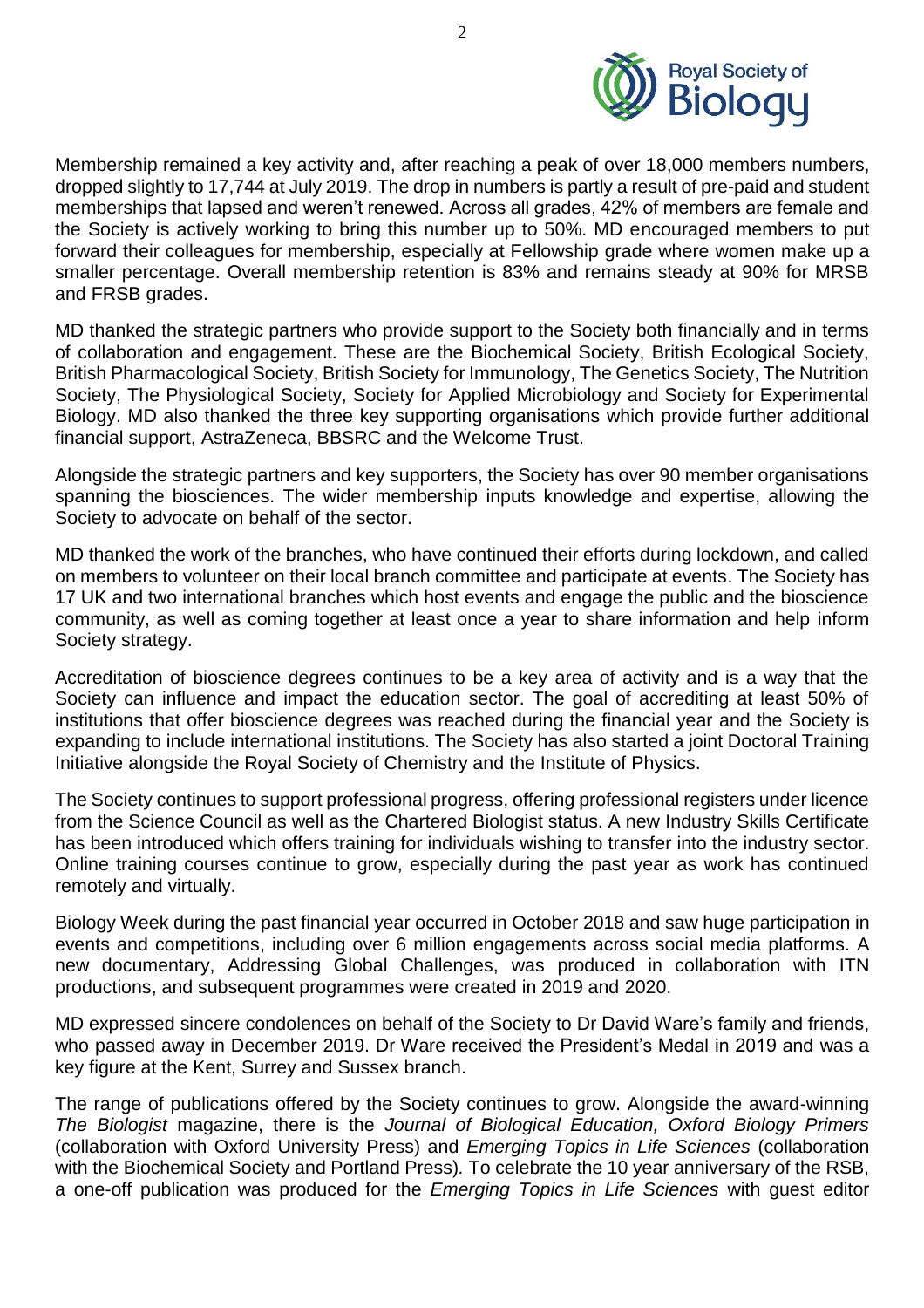

Professor Richard Reece FRSB, the Society's Honorary Secretary. This edition is available to view online for free for a limited period.

The Society's advocacy role remains critically important. The education policy engagement work has been particularly crucial during the past six months as the teaching landscape has been hit by the COVID-19 pandemic. During the financial year, the Society was involved with the GCSE timetabling report, Ofsted's inspection framework and the Teaching Excellence Framework (TEF). As the curriculum has evolved to differ across the devolved nations the Society continues to engage and input into biology curriculums, as well as benchmarking biology education against other subjects.

The science policy agenda has seen the Society continue to actively engage with Parliament. Though special interest groups, the Society has been involved with plant science and animal science policies, producing the *Growing the Future* report and advocating for regulations as the UK moves to leave the European Union framework of operations.

The Society provides a range of services for member organisations, including running conferences, events and administration services. MD encouraged member organisations which may be looking for such support to get in touch with the membership team, which already provides support to ten organisations and is continuing to expand.

October 2019 to September 2020 was a milestone year as the Society marked its 10th anniversary and 40 years of having been granted a Royal Charter. Much of the activity took place before the outbreak of the COVID-19 pandemic in March when all events were suspended. One of the areas of activity was Pioneers in Biology, celebrating the people that have done tremendous things for biology at either the regional or local level. As part of this, a blue plaque was installed in Northern Ireland for Frank Pantridge who developed the portable defibrillator. It is hoped that further blue plaques will be installed in 2021. MD thanked the many member organisations that sponsored the anniversary year activities, without which the celebrations would not have been possible.

In March 2020 the Society held an Anniversary Gala Dinner at the Science Museum. At the event, Sir David Attenborough received his Lifetime Achievement Award and spoke passionately of the Society and the importance of biology for the future.

The six-month period from March to September 2020 saw a new way of working remotely. The science policy team worked quickly to produce an informative and timely COVID-19 bulletin delivered fortnightly, and online education resources were made available by the Society as well as many partner organisations. A new policy resource library has also been launched that contains over 800 consultation responses both from the RSB and its member organisations.

MD thanked members of Council, RSB committees, special interest groups and branches for volunteering their time and expertise to the Society. He particularly thanked Society staff for their work during the challenging past six months of the COVID-19 pandemic and their adaptability to a new way of working remotely.

## **3. Question and answer session**

A question and answer session was held with the President, Honorary Officers and the Chief Executive (MD).

Q1. What will activity look like in 2021 and will online activity continue even when physical activity resumes?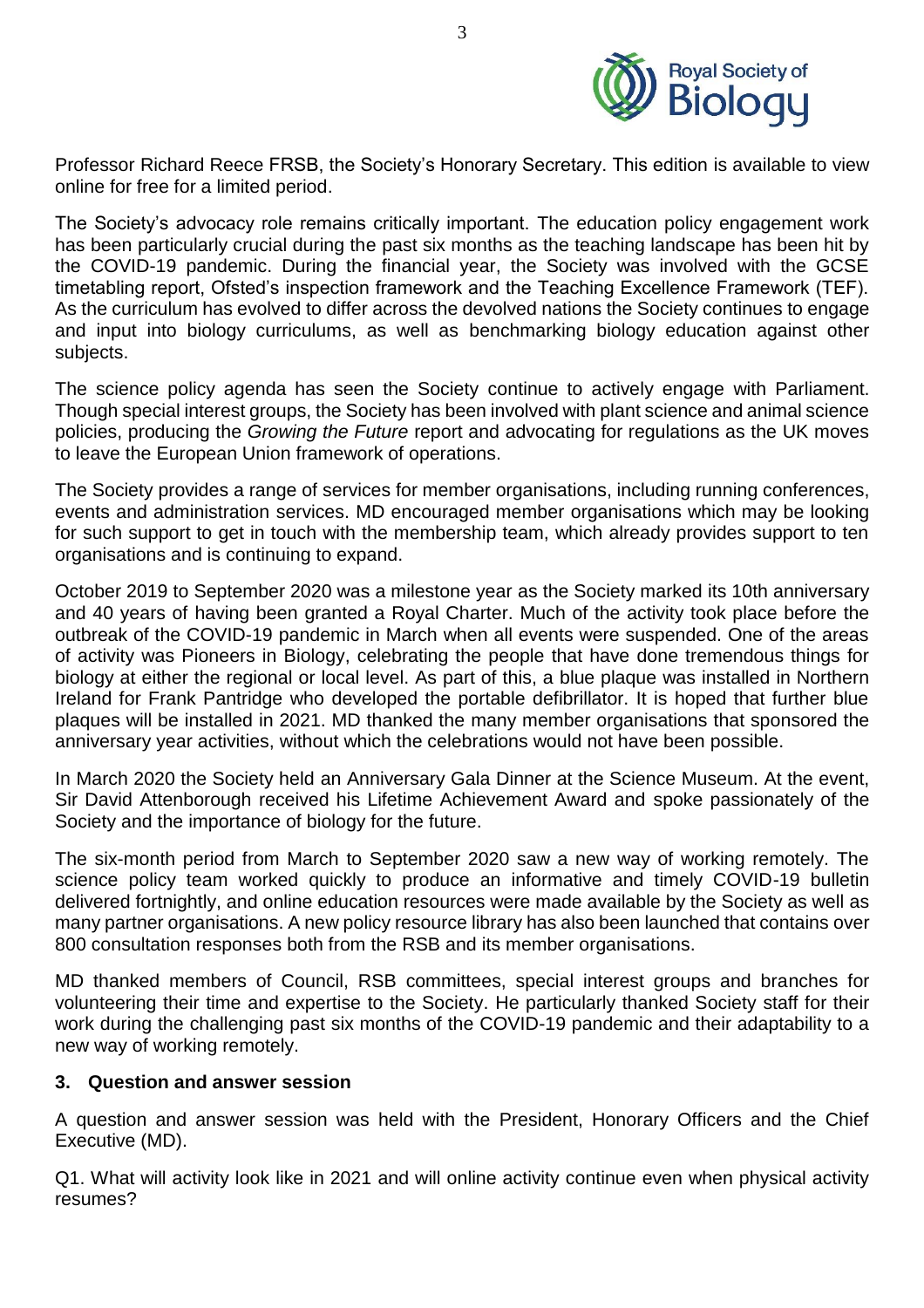

MD noted that remote working and online events have opened up new opportunities for the Society and have been valuable for engaging with wider audiences. All Society events are planned to be held online until at least the end of March 2021 and perhaps even later, and the Society will explore a hybrid model of in-person and virtual attendance once physical meetings are possible.

Q2. BLM (Black Lives Matter) has been a key issue in 2020. Could you please let us know more about the diversity work of the RSB?

MD highlighted that equality, diversity and inclusion (EDI) continues to be a critical area of work and the Society has a Diversity Champion on Council (Professor Caroline Austin FRSB) who coordinates this work. Over the past year a network of EDI ambassadors has been created, made up of over 20 representatives from all Society committees.

The President also noted that the Society is coordinating meetings with member organisations to share EDI best practices. The Society and its Council have been exploring innovative ways to broaden inclusion, such as creating a shadow Council of student and early career members. There has also been a focus on engaging the member organisations who are leading in various areas of EDI activity and can inform the work of the Society.

Q3. Has there been a decline in membership numbers during the pandemic?

MD reported that there has been no decline and in fact membership numbers have continued to grow each quarter in 2020. However, membership is being monitored closely to see if any delayed effects occur. A new system was introduced in 2019, run by Chord UK, contacting members whose membership lapsed and improving retention rates.

Q4. Do you foresee any issues for the RSB after Brexit?

MD commented that problems will be inevitable after leaving the EU on 1<sup>st</sup> January 2021. It is still unclear whether the UK will continue to participate in Horizon 2020, the EU research funding programme, as well as being eligible for smaller regional grants for research and development. However, membership is not predicted to be affected. The Honorary Secretary highlighted that the Society exists to work on behalf of its membership and will continue to work very strongly to inform and influence the UK parliamentary agenda.

## **4. Receive and consider the Annual Report and Accounts**

Dr Paul Brooker FRSB, Honorary Treasurer, gave an overview of the Society's annual accounts from 1 October 2018 to 31 September 2019. The year proved an unusually intense period of activity, including the sale of buildings Charles Darwin House 1 and 2 and the move to 1 Naoroji Street in Angel, London. More detail on the finances of the property sales and new rental accommodation can be found in the Trustees annual report.

During the financial year income was £2.6m and expenditure £3.1m, leaving an operational deficit (higher expenditure than income) of £497,000.

The full deficit, including accounting items, was £531,000. Included within this are several one-off items, including a non-cash loss of £102,000 on the properties. This 'loss' was due to the value placed on the properties at time of valuation, which fell, as did all London property valuations, largely due to Brexit. In fact, the Society made a substantial capital gain on its share of the two buildings since its purchase. Also included were £100,000 of relocation costs, an unusually large irrecoverable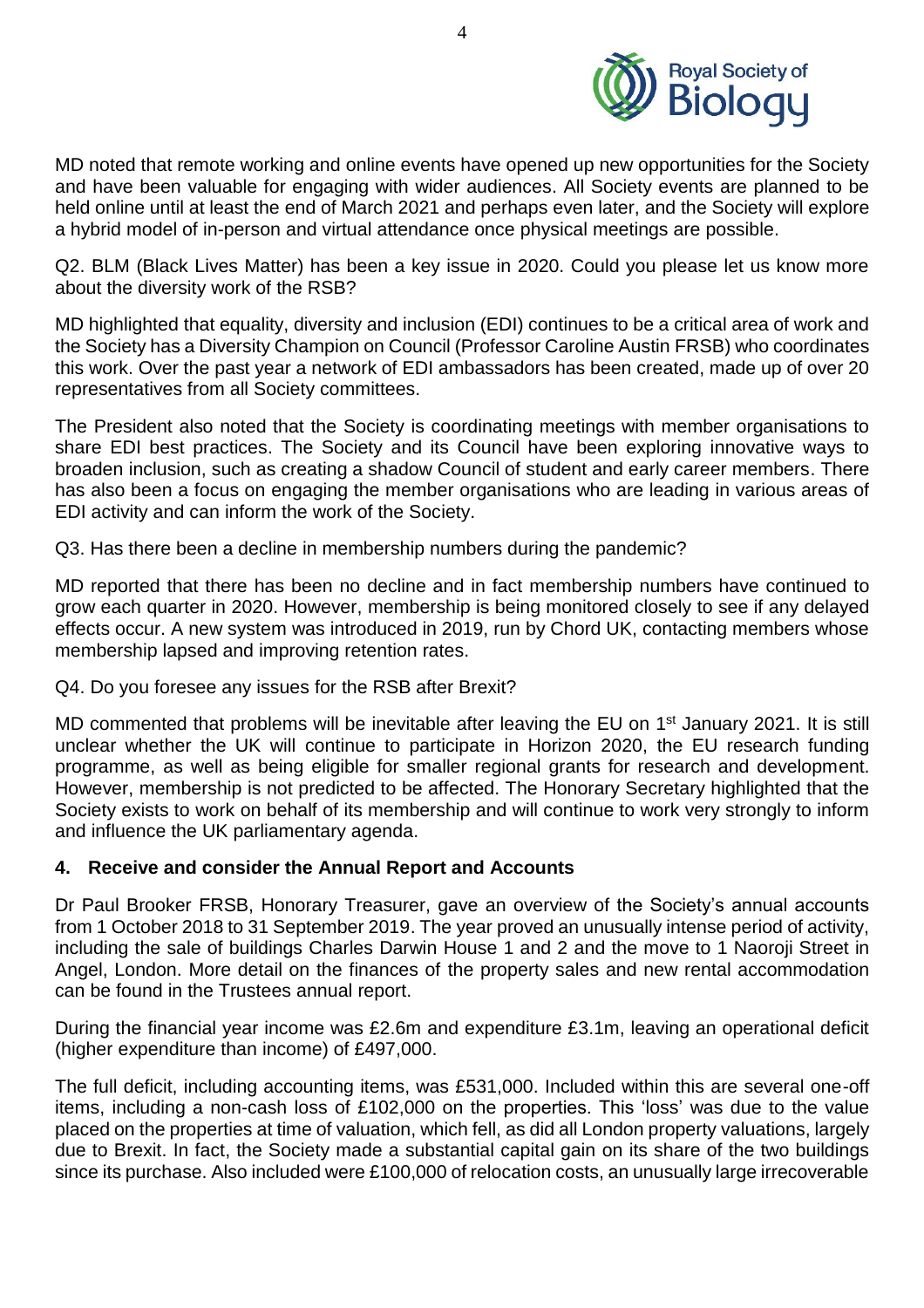

VAT bill close to £100,000 (linked to the building sales) and £40,000 of legal costs. These four items account for £342,000 of the deficit.

Cash flow remained strong throughout the period, as it has done since the Society's inception, and the financial health of the RSB remains sound. Nonetheless, the Honorary Treasurer noted that the next two years are anticipated to be more challenging as adjustments are made to an increased operating cost base as a result of relocation and a slowdown in the expansion of membership. Membership subscriptions are the largest source of income and the Society remains grateful to all its members, both individual and organisational, for their continued support.

Moving from owning facilities to rented accommodation, the Society changed its asset base from property to cash. Cash is invested in a variety of platforms, including low-risk fixed-interest accounts and medium-risk mixed-asset base funds, from which the Society intends to make a modest income. The Society's partner in the latter is charity fund manager CCLA, which has many years of experience working with the charity sector. Importantly, the Society has not lost cash through the pandemic with the latest valuation of the fund showing a modest increase on the initial investment.

The Honorary Treasurer thanked the CEO, finance manager Surinder Sohal and all the executive team who have greatly aided the Treasurer's work. He also expressed gratitude to all members of the Finance Committee, Audit Committee, and auditors haysmacintyre, for all they have done to ensure that the Society's financial position continues to be sound and transparent.

Questions:

Q1. Is there any area of RSB activity that is a priority for investment in the next financial year?

The Society is in the middle of a plan to build a new website and online platform, with a projected investment of £100k for the project. The financial investments are managed by CCLA, although the Society is not investing in funds linked to the fossil fuel industry.

Q2. What plans does the RSB have to diversify income?

The Society has set a target to raise 10% of income from external fundraising sources. Recent years have seen a bigger focus on legacies, and the Honorary Treasurer noted his gratitude to all those who have left a gift in their Will to the Society, which help fund the continued running of activity such as grants, outreach events and supporting the professional membership. Further fundraising activity is being developed.

## **5. Voting on Resolutions**

The President put forward two resolutions to the meeting.

Resolution: This meeting approves the Annual Report and Accounts of the Society for the year October 2018 - September 2019.

Proposer: Henry Sibun Seconder: Alan Matthews Votes: In favour = 128 (54 online votes at the AGM and 74 proxy votes) Against  $= 0$ 

#### **It was RESOLVED that the annual report and accounts for 2018-2019 were accepted by the meeting as a true record.**